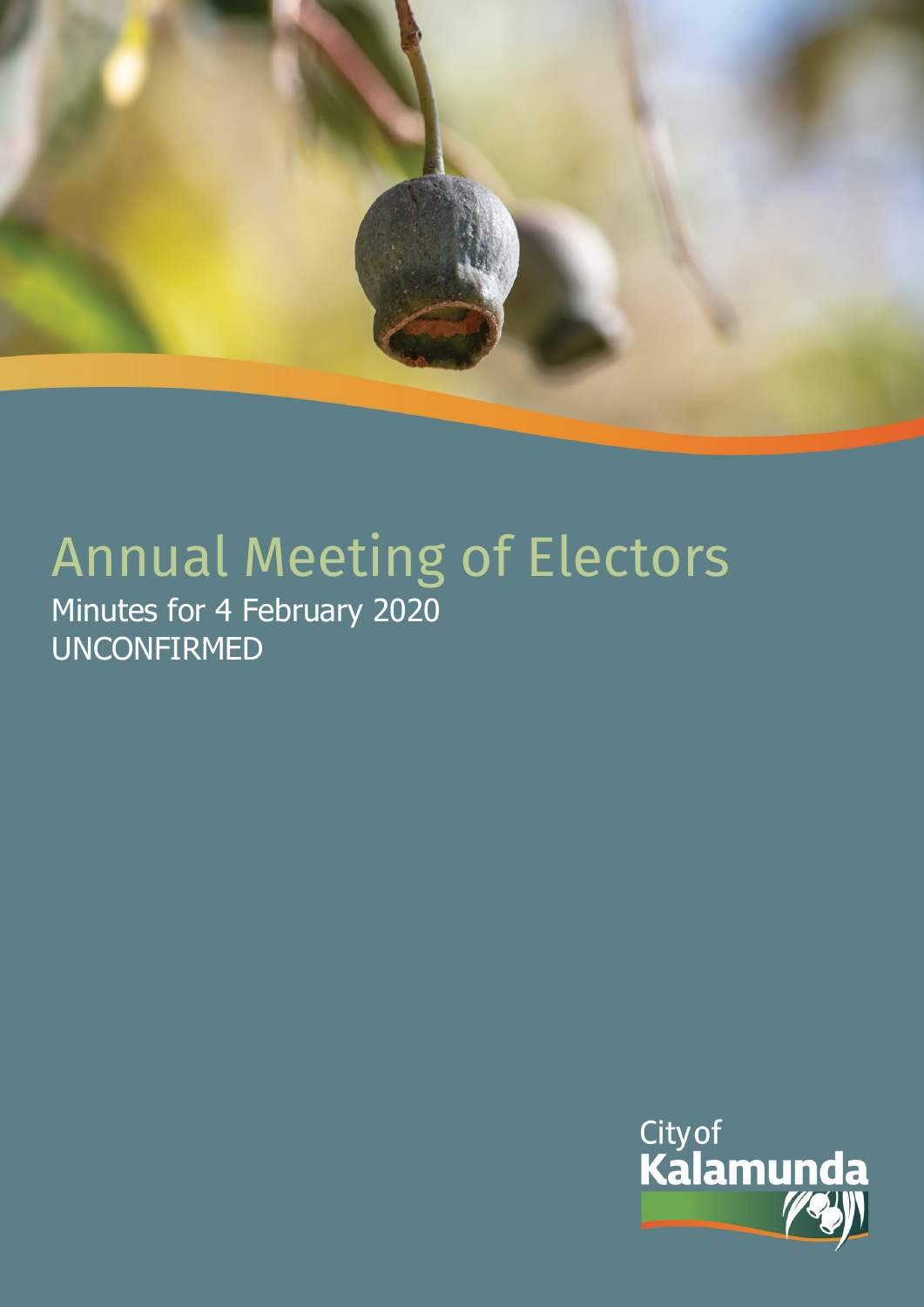## **INDEX**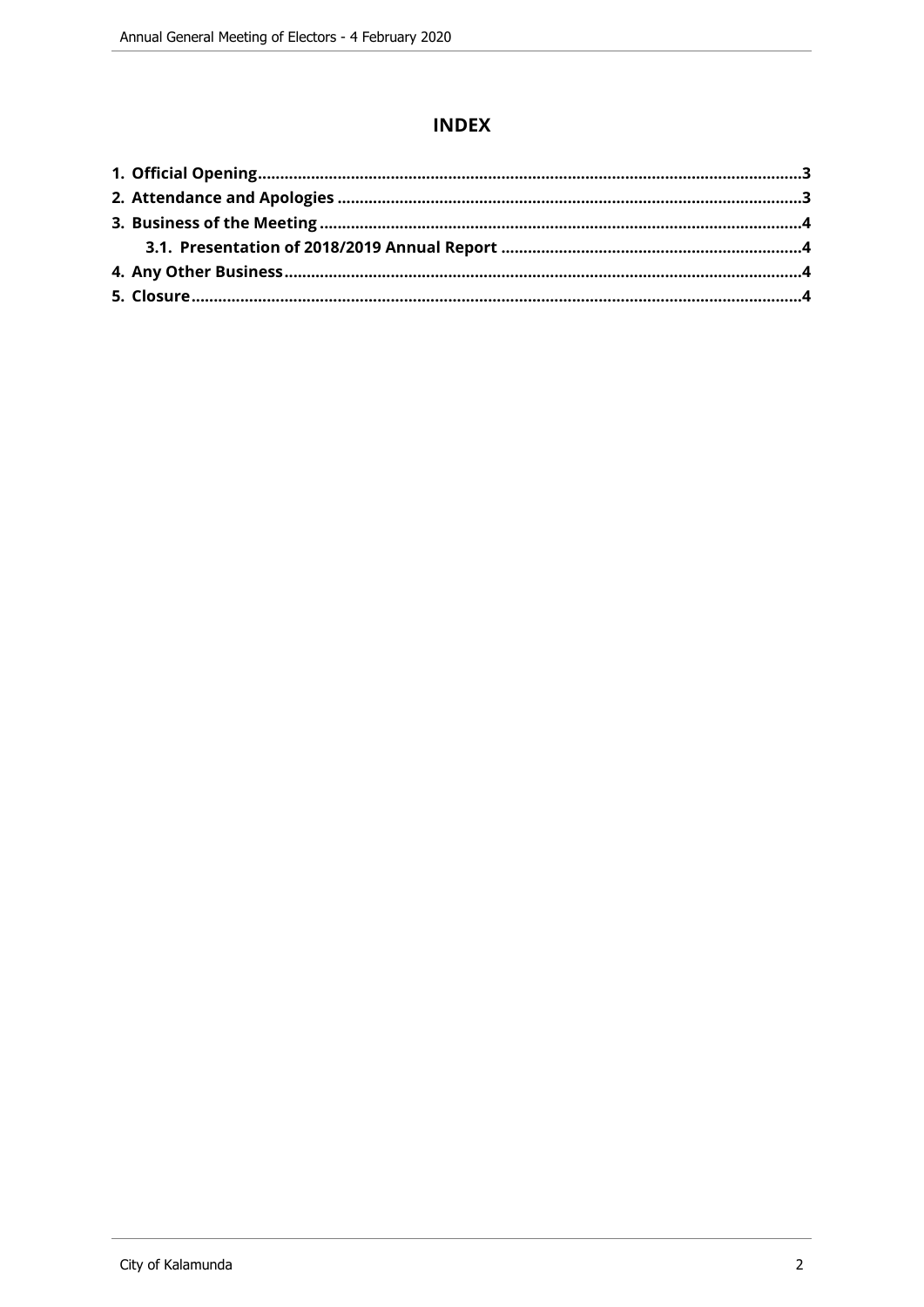#### <span id="page-2-0"></span>**1. Official Opening**

The Mayor opened the meeting at 6:37pm and presided over the meeting. The Mayor welcomed Councillors, Staff and Members of the Public Gallery. The Mayor acknowledged the Traditional Owners of the land on which we meet the Whadjuk Noongar people.

#### <span id="page-2-1"></span>**2. Attendance and Apologies**

#### **Councillors**

**South East Ward**  John Giardina Janelle Sewell Geoff Stallard **South West Ward**

Lesley Boyd Mary Cannon Brooke O'Donnell **North West Ward**

# Lisa Cooper

Dylan O'Connor

# **North Ward**

Cameron Blair Kathy Ritchie Margaret Thomas JP (Mayor) Presiding Member

#### **Members of Staff**

**Chief Executive Officer**

# Rhonda Hardy

**Executive Team**

Gary Ticehurst - Director Corporate Services Brett Jackson - Director Asset Services Peter Varelis - Director Development Services

#### **Management Team**

Nicole O'Neill - Manager Customer & Public Relations Alida Ferriera - Manager Financial Services Cam Jones - IT Coordinator **Administration Support**

Darrell Forrest - Governance Advisor Donna McPherson - Executive Assistant to the CEO Sarah Griffiths - Council Support Officer

#### **Members of the Public** 64

#### **Members of the Press** 1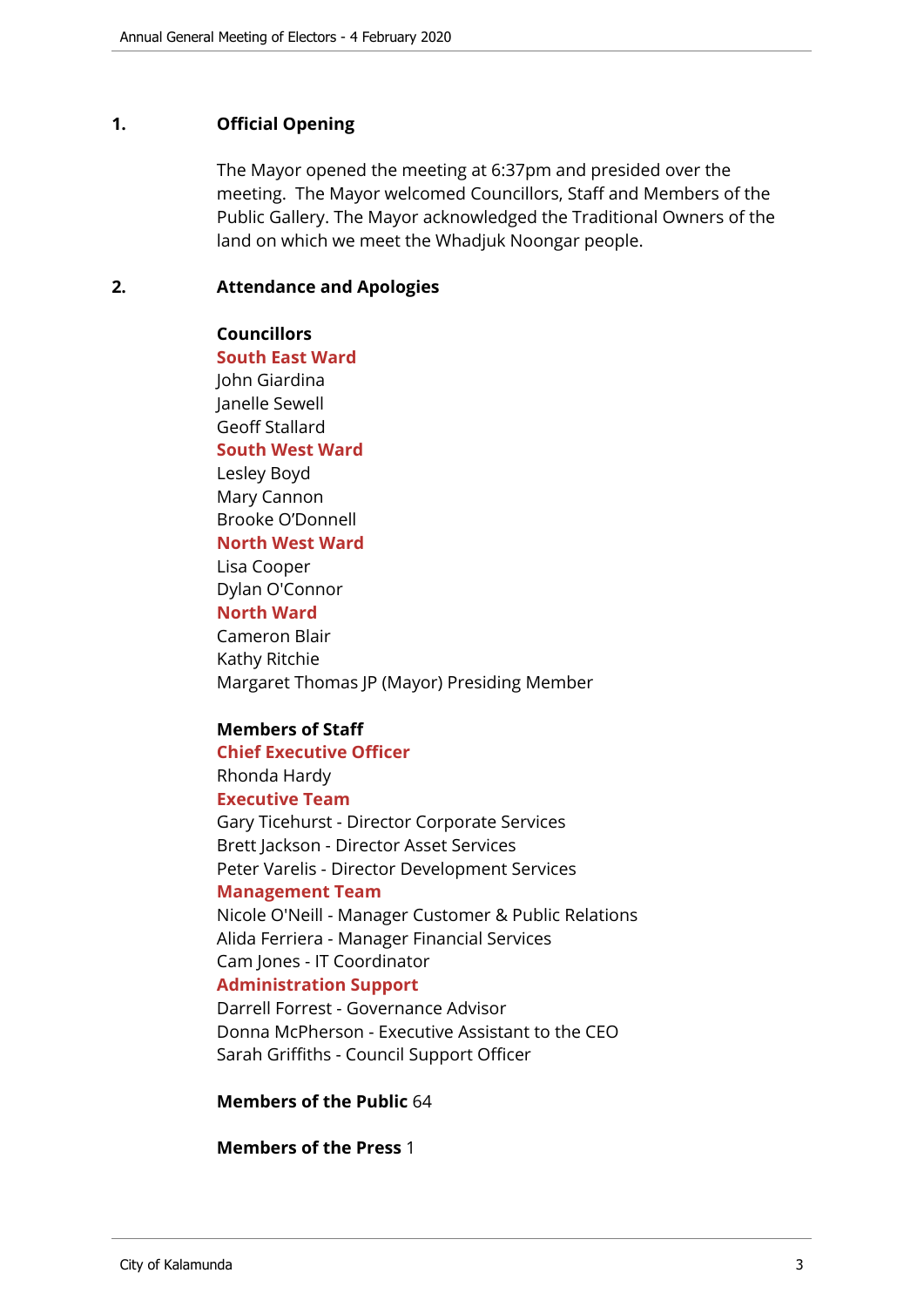## **Apologies**

Cr Sue Bilich

**Leave of Absence Previously Approved** Nil.

#### <span id="page-3-0"></span>**3. Business of the Meeting**

<span id="page-3-1"></span>3.1. Presentation of 2018/2019 Annual Report

#### RESOLVED AGM 1/2020

That the 2018/2019 Annual Report of the City of Kalamunda be received as presented at [Attachment 1](http://www.kalamunda.wa.gov.au/files/cdfe3adf-5510-48a1-addc-a9de00a0427d/Annual-Report-2018.pdf).

| Moved: | Cr John Giardina           |
|--------|----------------------------|
|        | Seconded: Cr Cameron Blair |
| Vote:  | <b>CARRIED</b>             |

#### <span id="page-3-2"></span>**4. Any Other Business**

The Presiding Member invited the meeting to present any other business.

4.1. Mr Peter Forrest presented a motion to the meeting. Mr Forrest provided an overview of the motion. The motion received a seconder before being put to a vote. The motion was **LOST** 7 to 19.

#### RESOLVED AGM 2/2020

That this meeting of Electors express No confidence in the Management of Development as recorded in the Annual Report 2018/2019. Referring to 5 specific examples:

- 1. Activity Plan for the Townsite of Kalamunda
- 2. Industrial Development Strategy
- 3. Age Friendly Strategy and Action Plan
- 4. Fees paid to numerous Independent Private Consultancies for Development-related projects
- 5. Community Engagement

Moved: **Mr Peter Forrest**